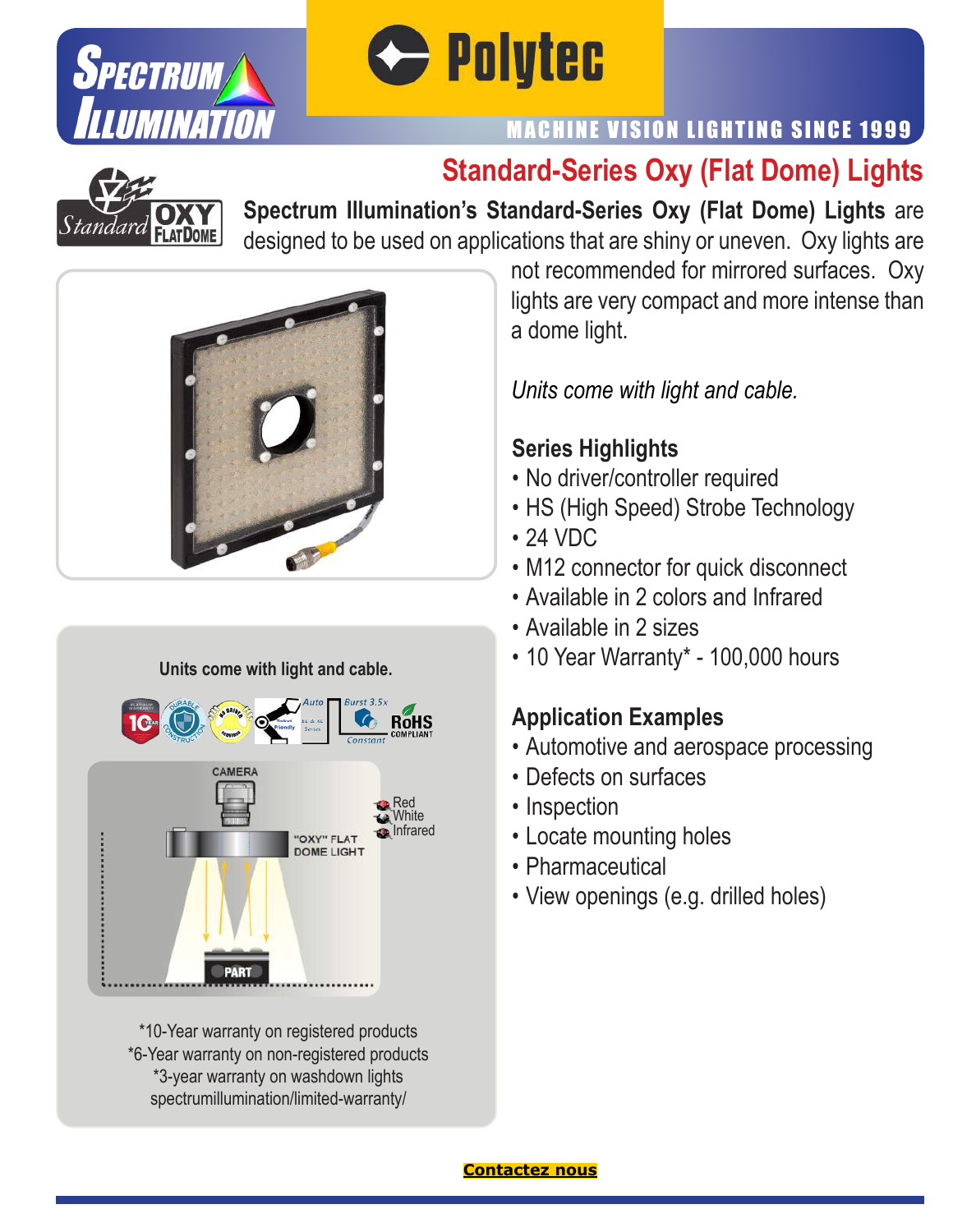



## Case Study - Product Application MACHINE VISION LIGHTING SINCE 1999



#### Stamp Metal Part Inspection



Solution: OL66 - WHI, 25 mm lens, .8ms shutter speed, light 1.188" from target.

### Illumination - Inspection Setup



## Vision & Automation Opportunity:

Metal stamping process required product inspection. Printed text area is flat, medium tapered or full tapered. Inspection process must be able to identify text under all three conditions. Parts with missing id text must be rejected. Production speed must be maintained while identifying part text.



Stamping process.



Part inspection with OL66-WHI Oxy Flat Dome Light.

#### Vision & Automation Solution:

SI Engineering Lab mocked up the opportunity. SI Engineer applied LED lens Optic types, camera lenses and product positioning to develop repeatable quality testing solution. Spectrum Illumination's OL66-WHI "Oxy" Flat Dome Light, .25 mm camera lens, .8ms shutter speed, light 1.188" from target. Smart camera identifies text & numbers on stamped part.